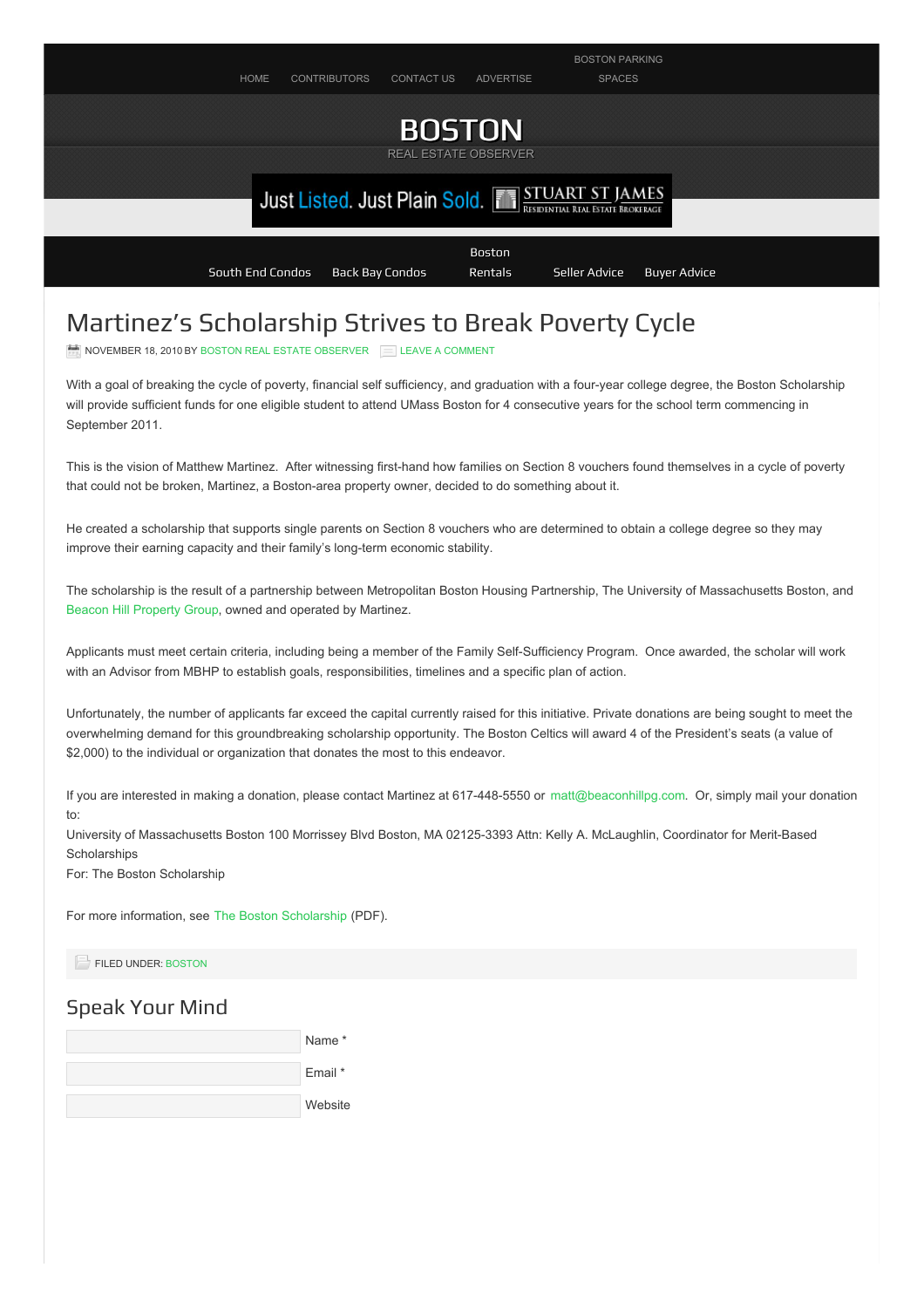<span id="page-1-0"></span>

+ Moving to Boston: Things to [Consider](http://bostonrealestateobserver.com/moving-to-boston-things-to-consider/)

TAGS

7 Warren [Avenue](http://bostonrealestateobserver.com/tag/7-warren-avenue/) <sup>20</sup> [Beacon](http://bostonrealestateobserver.com/tag/20-beacon-street/) Street <sup>65</sup> [Broad](http://bostonrealestateobserver.com/tag/65-broad-street/) Street 100 [Stuart](http://bostonrealestateobserver.com/tag/100-stuart-street/) Street 255 [Northampton](http://bostonrealestateobserver.com/tag/255-northampton-street/) Street 285 [Columbus](http://bostonrealestateobserver.com/tag/285-columbus-lofts/) Lofts <sup>360</sup> [Newbury](http://bostonrealestateobserver.com/tag/360-newbury/) 02108 [Boston](http://bostonrealestateobserver.com/tag/02108-boston-condos/) Condos 02109 Boston Condos <sup>02110</sup> Boston [Condos](http://bostonrealestateobserver.com/tag/02110-boston-condos/) <sup>02111</sup> Boston [Condos](http://bostonrealestateobserver.com/tag/02111-boston-condos/) 02116 Boston [Condo](http://bostonrealestateobserver.com/tag/02116-boston-condos/)[s](http://bostonrealestateobserver.com/tag/02118-boston-condos/) 02118 Boston